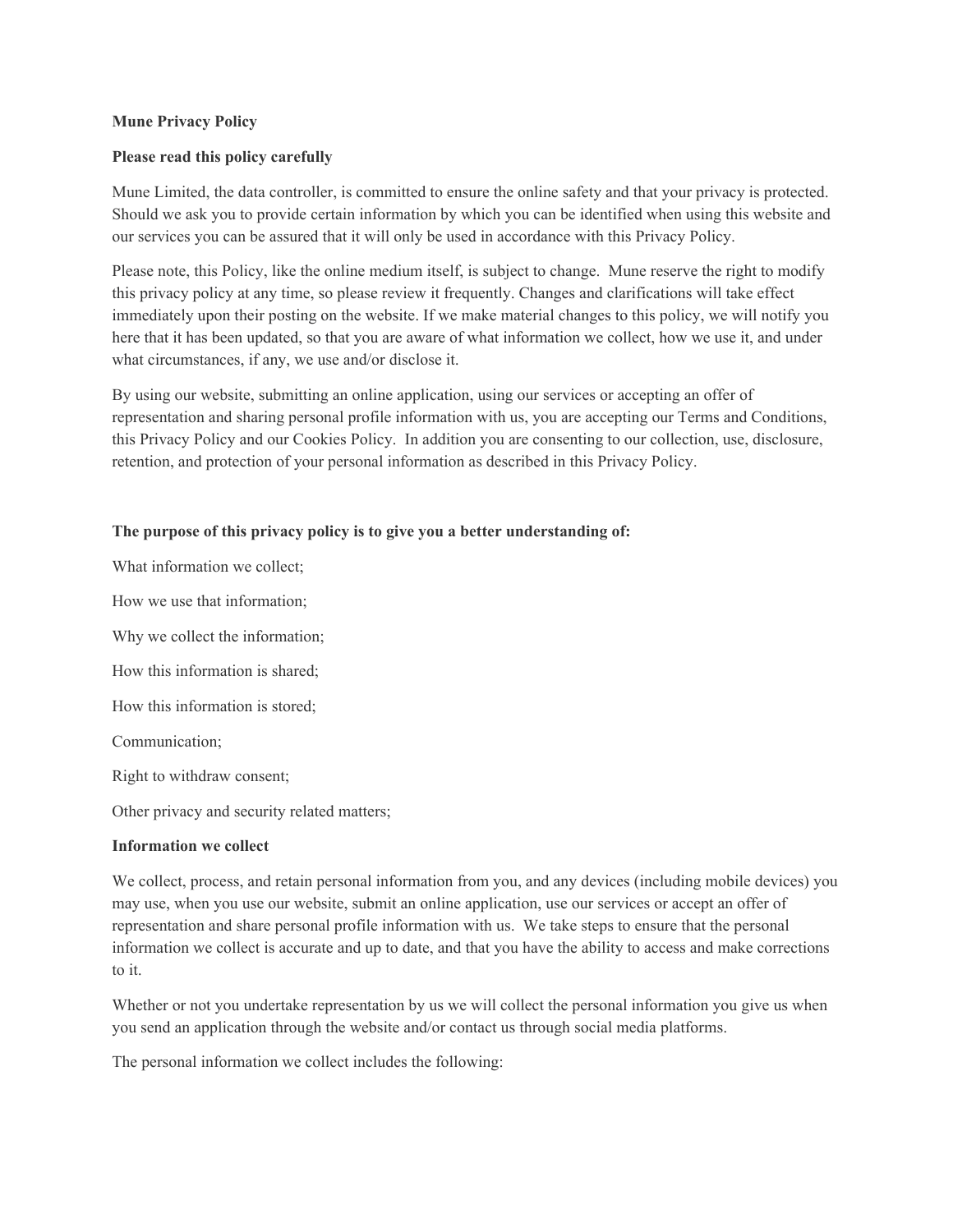Any identifying information you provide such as your name, addresses, date of birth telephone numbers, email addresses or any other information you submitted when making an application on the website.

Financial and billing information (such as bank account numbers for receiving payments) you provide in connection with payment a transaction which is held by both Tagmin and our Bank Account for payment processing service.

Information you may provide by submitting a web form, updating or adding information to your personal profile or when you otherwise correspond with us regarding representation and/or our Services.

Additional information we are required or authorised by applicable national laws to collect and process in order to authenticate or identify you or to verify the information we have collected. This includes, but may not be limited to, Passport number, NI number, Date of Birth and other information provided in documents such as Birth Certificate and DBS/disclosure Scotland certification and Licensing applications.

Additional information collected - If you contact the agency through Social Media or connect with the agency using Social Media, for example Facebook, the Social Media provides us with some of your Social Media user details. We may use these details for the purpose of our registration process, to resolve disputes or assist in any investigation.

# **How we use that information**

In using and accessing the information and services provided by Mune you agree that Mune may use your personal information to assist us in maintaining and improving the services offered to you, to assist us in any internal research that the company carries out, to verify your identity, to promote and market the company and any Mune product and/or services and for any other reasonable use. The information we collect may be used for numerous purposes including, but not limited to, the following:

To create your personal profile using Tagmin

To provide you with personalised information

To allow independent auditors to verify Website usage statistics.

To mail or e-mail you with information pertaining to your representation, Mune events or other Mune products, services or other associated services

# **Why we collect this information**

We collect such Non-personal and Personal Information for the following purposes:

- To provide and operate the Services;
- To provide our Users with ongoing customer assistance and support;
- To be able to contact our Visitors and Users with general or personalised service-related notices and promotional messages;
- To create aggregated statistical data and other aggregated and/or inferred Non-personal Information, which we or our business partners may use to provide and improve our respective services;
- To comply with any applicable laws and regulations.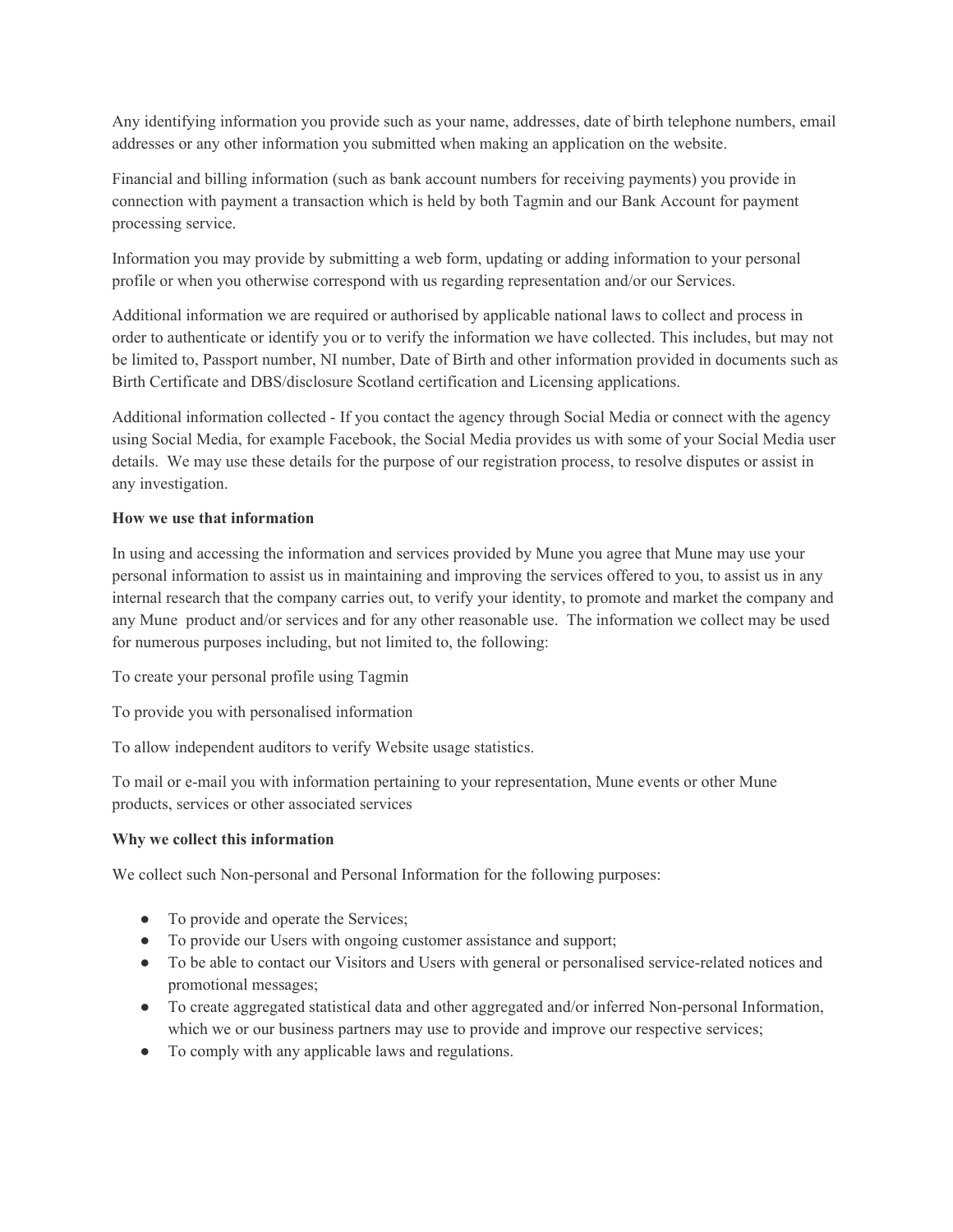## **How this information is shared**

Mune will not sell or allow third party access to any personal information without your consent however, for the avoidance of doubt, you accept that in using and accessing the information and services provided by Mune you agree that Mune may, to its discretion, disclose part or all of your personal details to relevant authorities, parties and/or the intellectual property right holders or their representatives.

In compliance with current licensing legislation pertaining to children in employment Mune will share personal information with relevant parties to meet our regulatory and legal obligations.

We also reserve the right to disclose individually identifiable information to third parties where a complaint arises concerning your information on our web site and in publications.

## **How the information is stored**

Mune has taken steps to ensure that personally identifiable information collected is secure. We have strict security procedures to safeguard and secure the information we collect online. This means that sometimes we may ask for proof of identity before we disclose personal information to you.

We retain your personal information as long as it is necessary and relevant for our operations. In addition, we may retain personal information from archived records to comply with national laws, prevent fraud, collect any fees owed, resolve disputes, troubleshoot problems, assist with any investigation, enforce our Terms and Conditions and take other actions permitted or required by applicable national laws. We protect your information using appropriate technical and administrative security measures to reduce the risks of loss, misuse, unauthorized access, disclosure and alteration. Some of the safeguards we use are firewalls and data encryption, physical access controls to our data centre, and information access authorization controls.

Mune use other 3rd party sites such as Tagmin & Signable that will hold information and have their own privacy policy.

#### **Communication**

We may contact you to notify you regarding your application, to troubleshoot problems with your application, to resolve a dispute, to collect fees or monies owed, to poll your opinions through surveys or questionnaires, to send updates about our company, or as otherwise necessary to contact you to enforce our User Agreement, applicable national laws, and any agreement we may have with you. For these purposes we may contact you via email, telephone, text messages, and postal mail.

#### **Your rights**

Your rights include the following:

To be informed about how we process your personal data

To have your personal data corrected if it is inaccurate or incomplete

To object to or restrict the processing of your personal data

To remove your application containing your data

For more details and additional information please contact muneagency $@g$ gmail.com